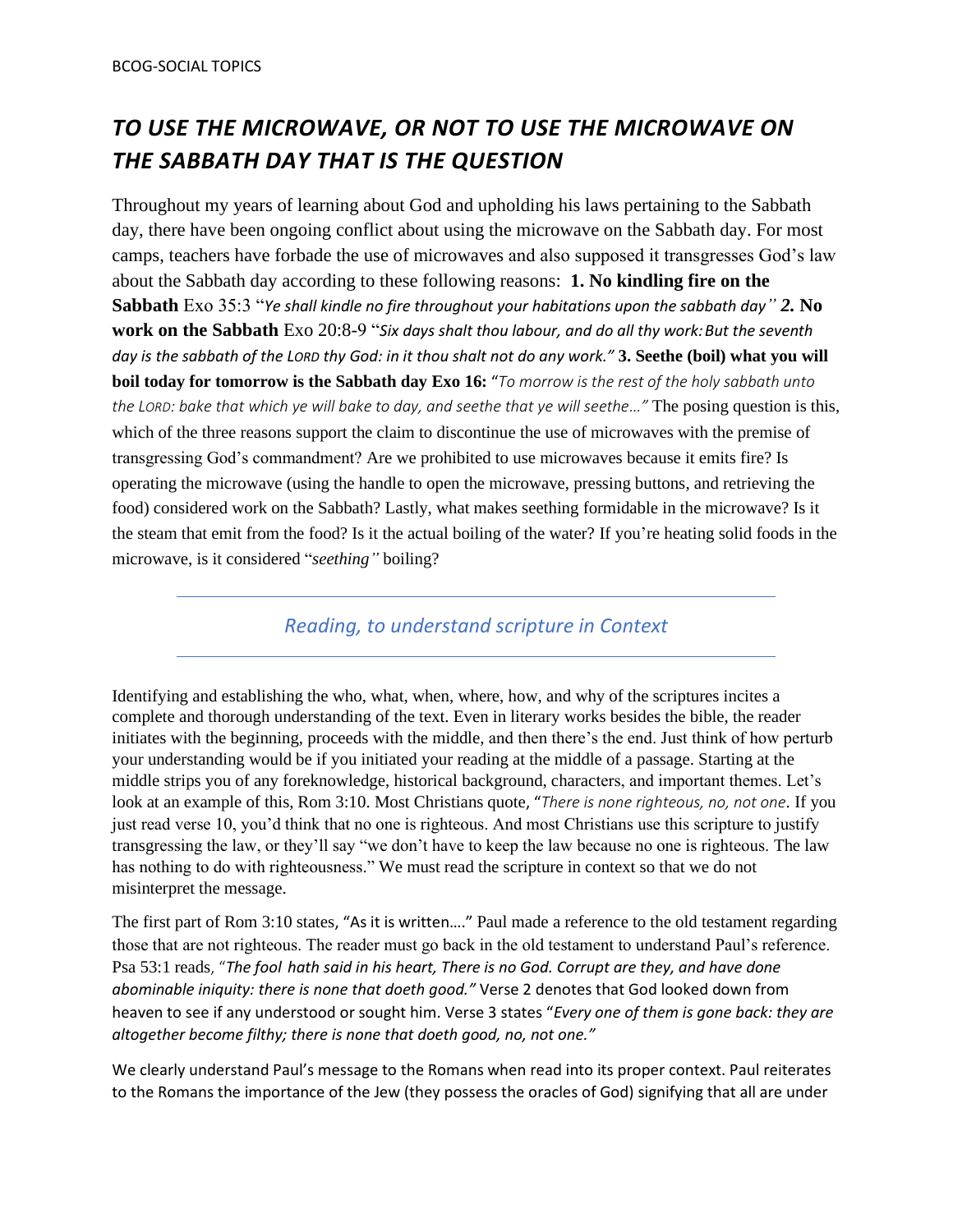sin, both Jews and Gentiles have been proved (Rom 3:9). Paul further explains **none righteous** with verses 12-18. With a mouth full of cursings, feet swift to shed innocent blood, and destruction, misery are in their ways, we clearly understand why Paul referenced Psa 53:1-3; God is far from you if you're entangled with those deeds.

\_\_\_\_\_\_\_\_\_\_\_\_\_\_\_\_\_\_\_\_\_\_\_\_\_\_\_\_\_\_\_\_\_\_\_\_\_\_\_\_\_\_\_\_\_\_\_\_\_\_\_\_\_\_\_\_\_\_\_\_\_\_\_\_\_\_\_\_\_\_\_\_\_\_\_\_\_\_\_\_\_\_

## NO KINDLING FIRE ON THE SABBATH DAY; READING THE SCRIPTURE IN CONTEXT

Just like Rom 3:10, we have to read God's commands to Israel in its context. How should we understand Exodus 35:1-3? This verse about not lighting a fire is inserted in the middle of an extensive 14-chapter section in Exodus of instructions regarding the building of the tabernacle, its furnishings, utensils, etc. Chapters 25–34 of Exodus relate how Moses received these instructions from God while he was upon the mountain for 40 days. Then, once he had received the instructions, Moses came down from the mountain and brought the instructions to the people. Chapters 36-40 follow with an account of how the people proceeded to build the tabernacle and its furnishings according to the instructions Moses had received.

Constructing the tabernacle was going to be an enormous project. It would require a tremendous amount of work. There would be sewing, embroidery, carpentry and especially metal work, or blacksmithing. When you read the instructions Israel was given, you'll note that a lot of gold, silver and bronze was going to have to be melted down and fashioned into all kinds of utensils, structures and plating.

Here are a few verses from God's instructions that specifically refer to casting by pouring molten metal into molds: **Exodus 25:12, Exodus 26:37**.

Here are a few verses describing the people casting the molten metal while working on the project: **Exodus 36:36, Exodus 37:3, Exodus 38:5, Exodus 38:27.**

**Exodus 38:28-29** tell us there were 3.4 metric tons used. Melting and working a lot of metal means a lot of blacksmithing fires.

### MOSES REMINDS ISRAEL ABOUT THE SABBATH DAY

\_\_\_\_\_\_\_\_\_\_\_\_\_\_\_\_\_\_\_\_\_\_\_\_\_\_\_\_\_\_\_\_\_\_\_\_\_\_\_\_\_\_\_\_\_\_\_\_\_\_\_\_\_\_\_\_\_\_\_\_\_\_\_\_\_\_\_\_\_\_\_\_\_\_\_\_\_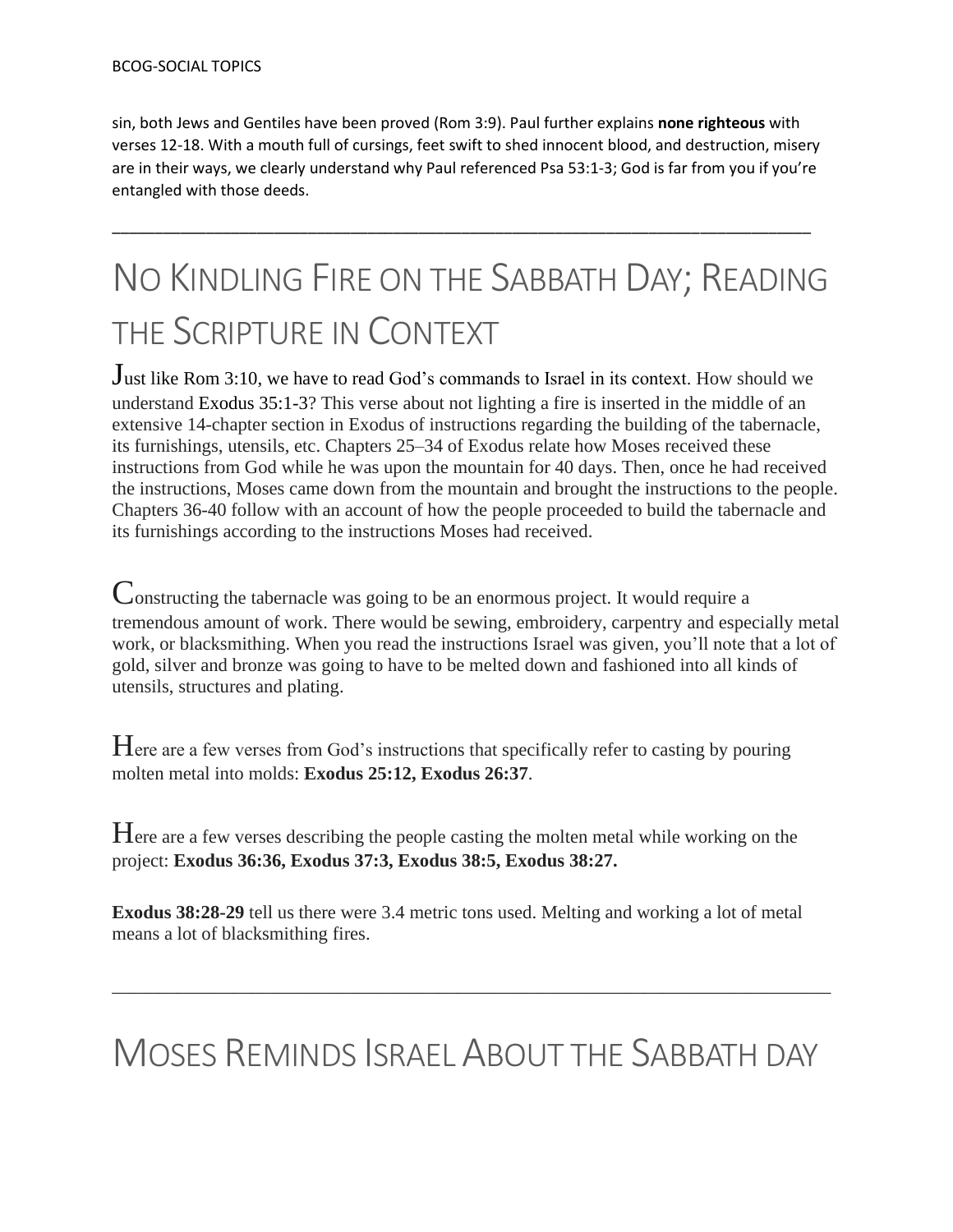Chapter 35:1-3 records an event that happens *after* Moses brings God's instructions down from the mountain and *before* they get started doing the work. First, Moses reminds them of the ground rules: you have six days of the week to do this work, but the seventh day is a Sabbath rest to the Lord.

And then he adds an additional warning: "Do not light your fires in your dwellings on the Sabbath," which when viewed in context is an admonition not to do any of this construction work on the Sabbath.

The rest of chapter 35 is an account of the people joyfully contributing precious metals, gems, hides, cloth, oil, incense and all the other necessary materials for the project **(Exo 35:22).** It also describes the selection of the master craftsmen Bazalel and Oholiab who were inspired by the Spirit of God with skill in artistic designs for gold, silver and bronze **(Exo 35:32).**

The people were excited about the tabernacle project. In fact, they were bringing forth so many offerings of materials Moses had to ask them to stop! Their excitement was a good thing, and surely God was pleased to see it. But it was not to become an excuse to work on the Sabbath, even for constructing the tabernacle.

God is not the author of confusion (**I Cor 14:33**) and we that worship him must worship him in spirit and truth **(St John 4:24).** In addition, *"God is not a man, that he should lie; neither the son of man, that he should repent: hath he said, and shall he not do it…..?"* **(Num 23:19). If kindling fire was prohibited on the Sabbath day:**

**1) Why did God command the priest to administer daily sacrifices-which included the Sabbath day Num 28:24** *"After this manner ye shall offer daily, throughout the seven days, the meat of the sacrifice made by fire, of a sweet savor unto the Lord: it shall be offered beside the continual burnt offering, and his drink offering."* 

**2). Why was there a burnt offering every Sabbath? Num 28:9-10** "*And on the sabbath day two lambs of the first year without spot, and two tenth deals of flour for a meat offering, mingled with oil, and the drink offering thereof: This is the burnt offering of every sabbath, beside the continual burnt offering, and his drink offering."*

**3). Why did the priest burn sweet incense using the candlestick with the lamp to burn every evening II Chron 13:11** *"And they burn unto the Lord every morning and every evening burnt sacrifices and sweet incense: the shewbread also set they in order upon the pure table; and the candlestick of gold with the lamps thereof, to burn every evening: for we keep charge of the Lord our God; but ye have forsaken him."* Furthermore, the concept of the candlestick and the lamps can be seen with the parable about the wise and foolish virgins **(Matt 25:1-13).** The candlestick was always maintained by the Levites and preserved in the tabernacle. Now our bodies are the tabernacle **(II Pet 1:14)** and our light is to shine before men that they will see our good works **(Matt 5:16).** We know that there's no actual fire within us, but a spiritual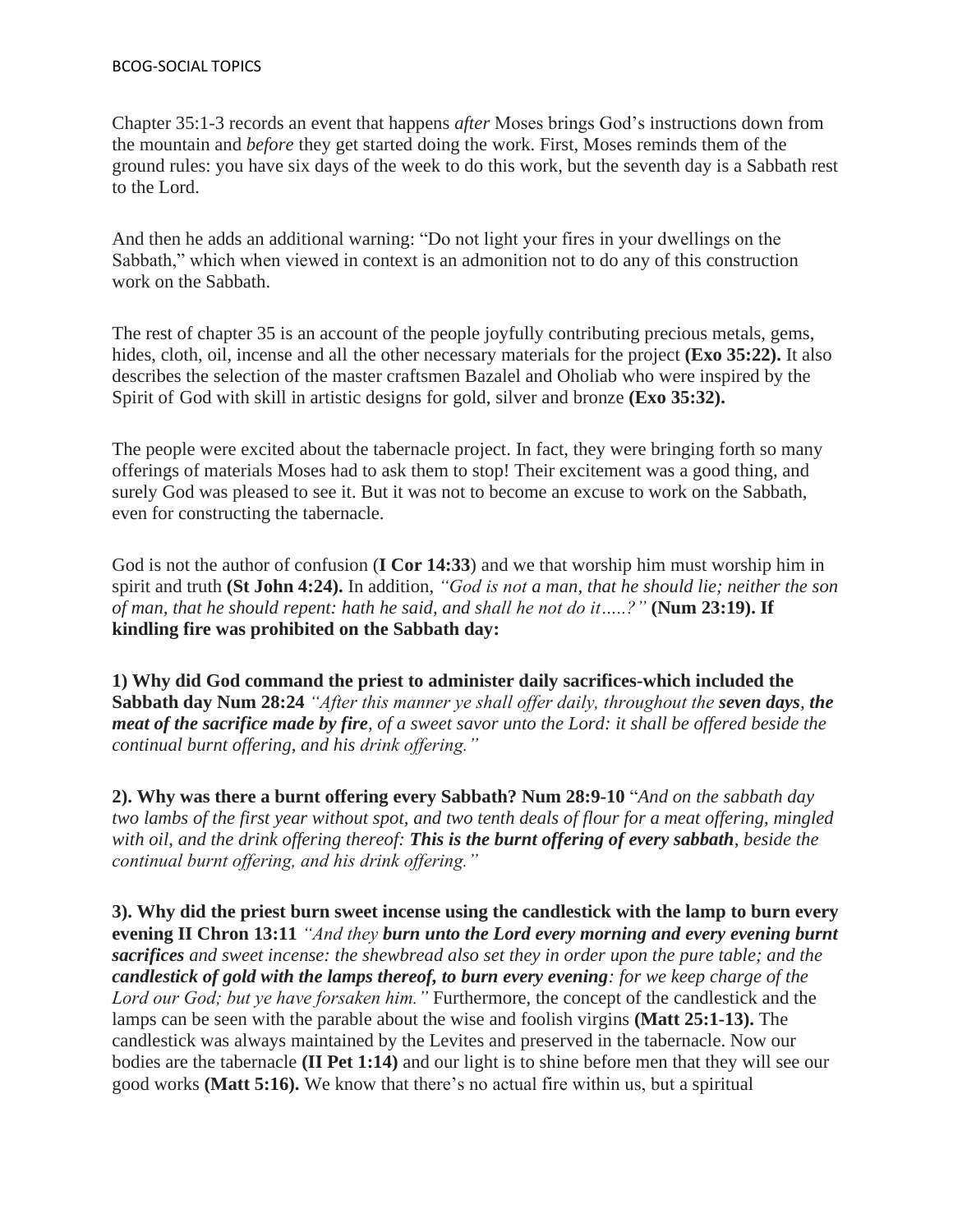application of zeal that we possess when we aware and knowledgeable about God's truth and share it with others.

## DOES THE MICROWAVE EMIT FIRE?

Just as radio waves can pass straight through the walls of your house, so microwaves penetrate inside the food. ... Vibrating molecules have heat so, the faster the molecules vibrate, the hotter the food becomes. Thus the microwaves pass their energy onto the molecules in the food, rapidly heating it up. Jul 17, 2019



Excerpt and diagram from <https://www.explainthatstuff.com/microwaveovens.html>

No fire is kindled in the microwave, electromagnetic energy from the microwave penetrates inside the food. This energy passes onto the molecules in the food, rapidly heating it up. Thanks to Percy Spencer, this modern invention, the microwave, allows food to be heated without the use of fire.

The **heating process of the microwave and heating process of your vehicle are similar** in that both rely on the energy from within to produce heat. This is done without the presence of fire. If we rely on heat for warmth in our vehicles, what's the difference between using the microwave to heat food? In both cases, both are modern inventions that advances us from the primitive way of living.

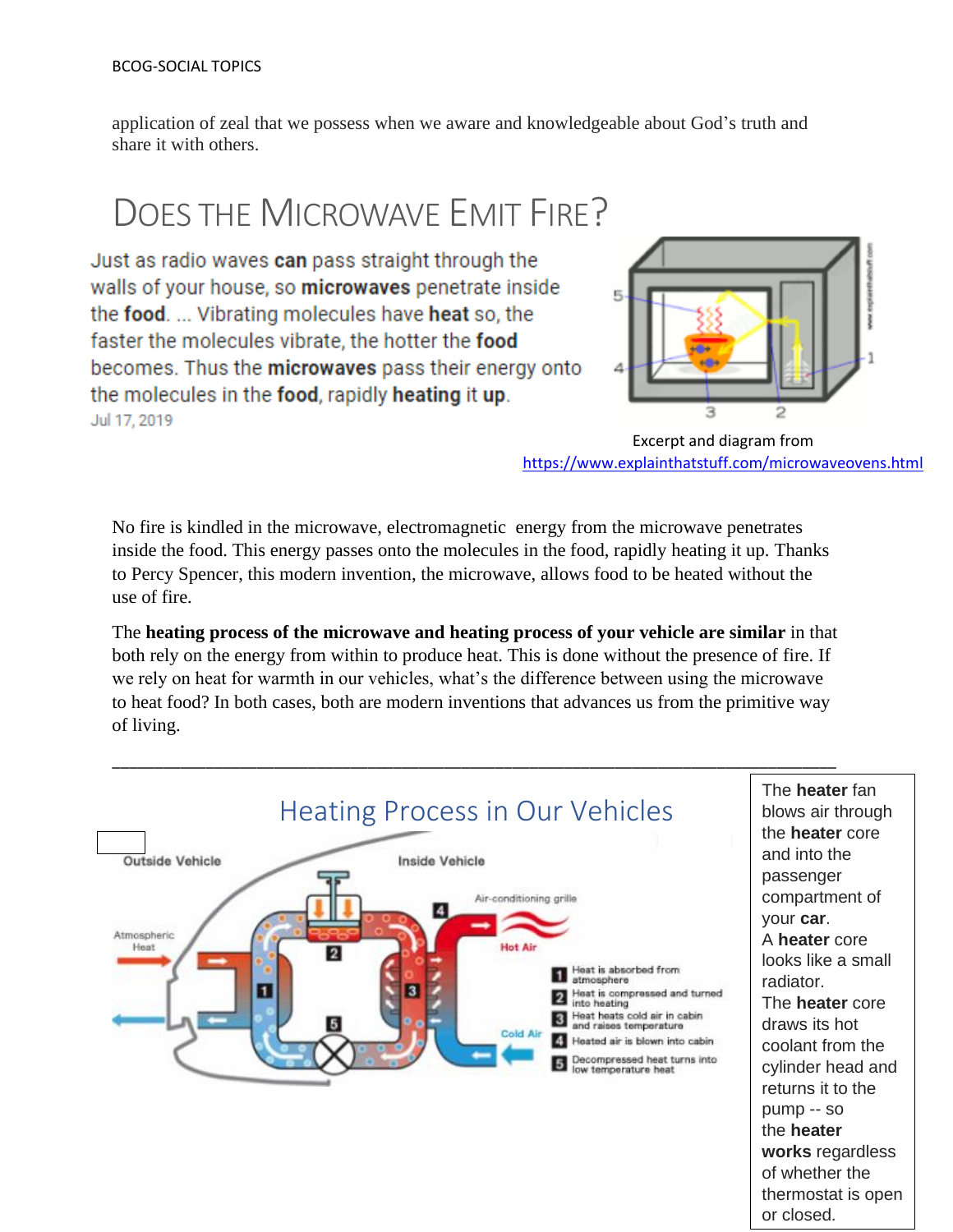#### Excerpt and diagram from [https://www.nissan-](https://www.nissan-global.com/EN/TECHNOLOGY/OVERVIEW/heat_pump_cabin_heater.html)**HEATING FURNACES IN THE HOMES**

The use of the microwave and the heat in vehicles are absent of fire; However, **heating your home** via the traditional way definitely **uses fire**. Gas furnaces have burners which ignites and combines fresh air, fuel, and spark to create controlled **flames**. "The flames heat a metal heat exchanger which transfer the heat to passing air and contains combustion fumes." Gas furnaces are used all across the country for warmth during the cold, harsh brutal winters. Despite the presence of fire, Sabbath day keepers turn their furnaces on for warmth. Again, the furnace is a modern invention similar to the microwave that allows heat to be transferred in a convenient way. Another modern invention is the electric furnace; it produces heat with electric heating elements instead of the gas burners. The electric burner works like a hair dryer (some Sabbath keepers may forbid use of the hairdryer for similar reasons to that of the microwave). It has a blower that draws air into the cabinet through a cold-air return and then pushes the air through the heat exchanger.

This is a far cry from ancient times when fire was used for lighting purposes as well as warmth. I hardly doubt that Israel sat in the dark sundown Friday evening for fear of kindling a fire on the Sabbath day. I'm pretty certain that Israel kindled a fire to stay warm during cool winter nights.



<https://www.acwholesalers.com/how-to-library/1658-How-Does-a-Gas-Furnace-Work.html>

[https://www.hometips.com/how-it-works/forced-air-furnace](https://www.hometips.com/how-it-works/forced-air-furnace-electric.html)[electric.html](https://www.hometips.com/how-it-works/forced-air-furnace-electric.html)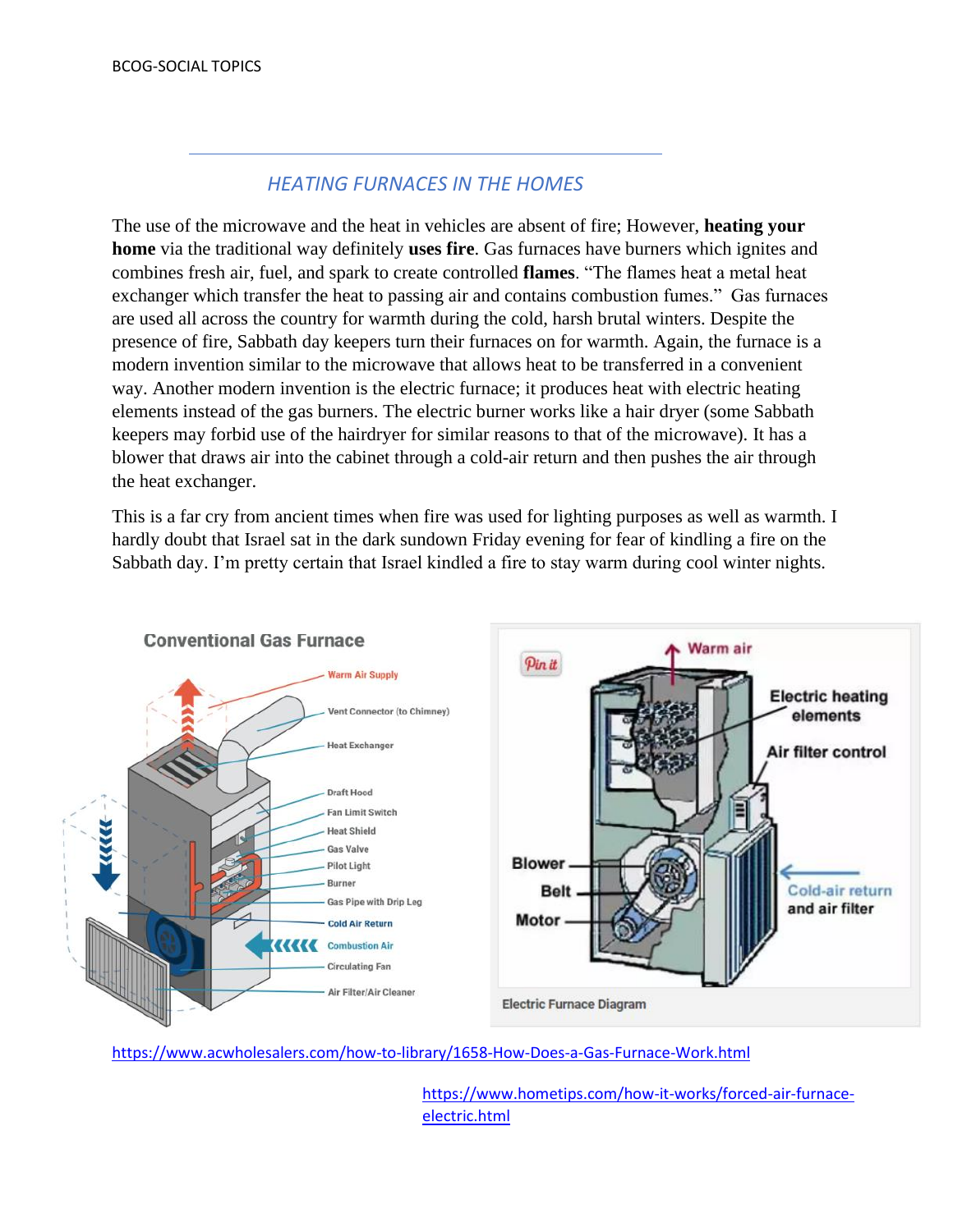# IS USING THE MICROWAVE ON THE SABBATH DAY CONSIDERED WORK?

\_\_\_\_\_\_\_\_\_\_\_\_\_\_\_\_\_\_\_\_\_\_\_\_\_\_\_\_\_\_\_\_\_\_\_\_\_\_\_\_\_\_\_\_\_\_\_\_\_\_\_\_\_\_\_\_\_\_\_\_\_\_\_

Let's define the word "work." According to Dictionary.com work means "*exertion or effort to produce or accomplish something; labor; toil. 2. Productive or operative activity."* I've been trying to figure out what work is involved in operating the microwave. Is it opening the microwave handle, pushing the buttons, retrieving your food from the microwave? The movements that you use to operate a microwave are the same movements "work" used to switch or push a button for lights, pull a handle to open a door, or twist a knob handle. Is the preparation of food prior to using the microwave considered work? Is taking chicken out of the refrigerator to warm up considered work? Is there any exertion, labor, or work in heating food? It's no different from opening a cereal box, pouring cereal, retrieving milk from the refrigerator, and pouring the milk into the bowl of cereal. Look at all the steps "*work"* it takes just to eat cereal on the Sabbath day. We must be careful not to be deceived; God is not mocked **(Gal 6:7)** nor should we be over righteous **(Ecc 7:16).**

We are supposed to be different from Jewish people; they've made a whole mountain out of a hill regarding the Sabbath day. The Jewish people have created devices to prevent them from "working" on the Sabbath. Most of these inventions are self-made to prevent the use of electricity on the Sabbath day. Bill Maher's Religulous (2008) documented the Jewish preservation of the Sabbath day. We are not straining at gnats, and swallowing whole camels **(Matt 23:24)** about the Sabbath day. We are different from the Jewish people and we should know better not to make a mockery of the Lord's commands. Check out a snippet of Bill Maher's interview with the Jewish people and their perspective about the Sabbath day. [https://www.youtube.com/watch?v=qVpCNKp9PD0.](https://www.youtube.com/watch?v=qVpCNKp9PD0) It is written that the Sabbath day is a delight **(Isa 58:13)**; enforcing petty rules regarding the Sabbath creates burdens on the Sabbath **(Jer 17:21**), thus making the Sabbath undelightful.

*Is Seething (Boiling) on the Sabbath Day Permissible?*

Exo 16:23 states, "And he said unto them, This is that which the LORD hath said, To morrow is the rest of the holy sabbath unto the LORD: bake that which ye will bake to day, and seethe that ye will seethe; and that which remaineth over lay up for you to be kept until the morning." According to Dictionary.com *seethe* means to surge or foam as if boiling. We have six days to gather (shop) for food, bake or boil food **(Exo 16:26)** because on the seventh day, we are to rest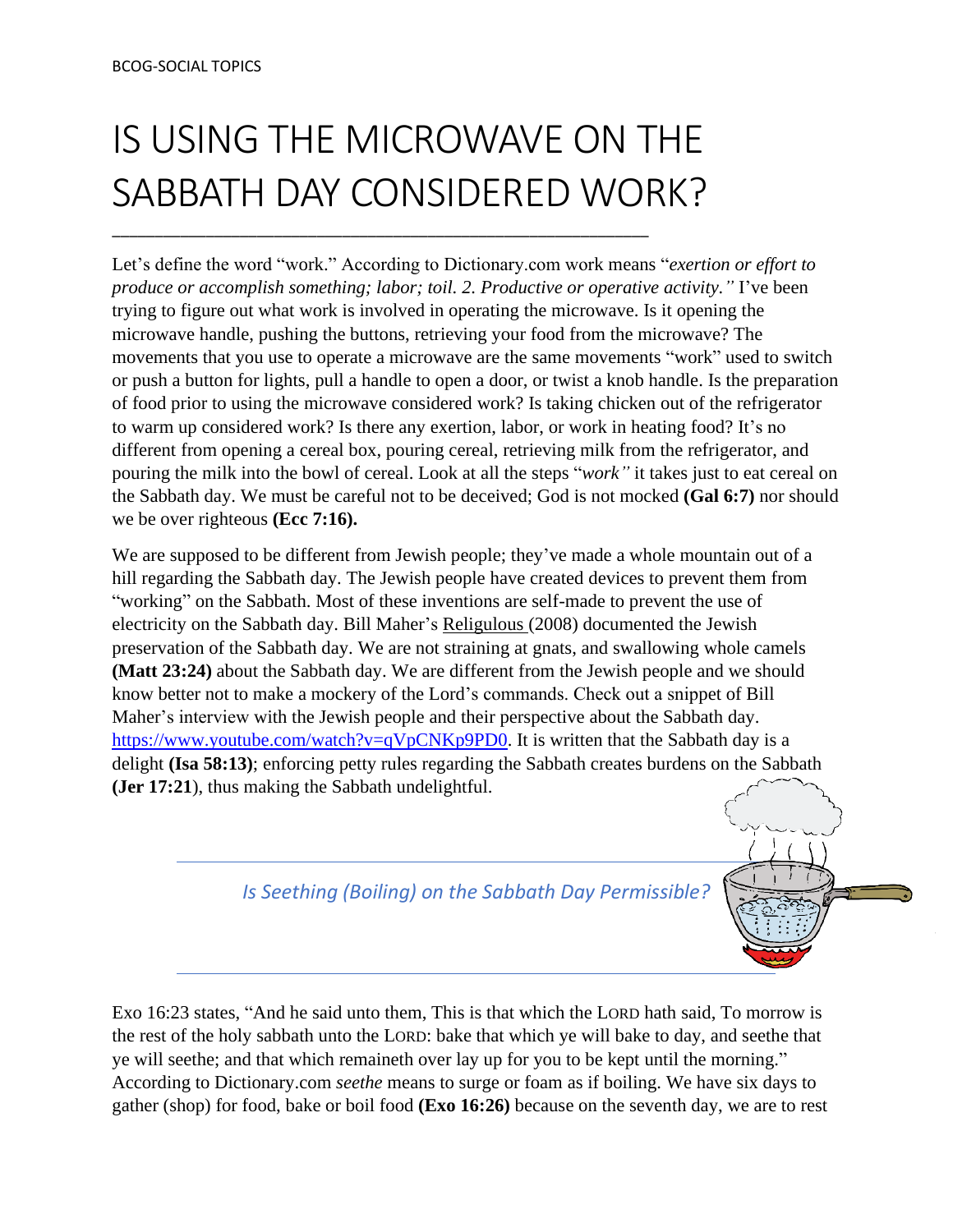**(Exo 16:30).** Thanks to modern inventions such as the refrigerator we can store and preserve food; the food doesn't have to sit out and waste away. The microwave, another modern technology allows us to warm up food preserved from the refrigerator. All the work and preparation to cook the food was done prior to the Sabbath. Simply reheating the food in the microwave isn't work, kindling fire, or seething (boiling). Most foods that needs reheating has already been through the boiling process. **Reheating** chicken, pasta, vegetables or any kind of **food precooked from the previous day does not require any form of boiling**. Even if you're heating water in the microwave for tea, coffee, or babies' bottle, the temperature has to be significantly high in order for the water to boil water.

Remember electromagnetic energy penetrates through food, or in this case water. The energy passes onto the molecules in the water, rapidly heating it up. The microwave passes enough energy into the water on low temperature such as 1-2 min to heat the water for tea, coffee, and soup. Heating the liquids on higher temperatures such as 4-5 min is overheating where water will run over.

So, the question is: Is it the bubbles or steam in the liquid or foods heated in microwave, that makes using the microwave restricted? If the answer is yes, again, we have to be careful not to appear over righteous. And if we're using this logic, then baby bottle warmers should be restricted on the Sabbath day as well.

Bottle warmers are another modern invention which heats up the milk in the bottle. It operates similar to the microwave, it is absent of fire, but yet water "seethes" boils to heat the bottle. This is especially useful for nursing mothers who can only store their breastmilk for certain days in the refrigerator or store their breastmilk in the freezer. The bottle warmer safely heats the breastmilk. It would be unhealthy and unsafe to give a newborn baby unheated milk. The bottle warmer was actually invented as a convenience for parents as well as to prevent horrid accidents with warming bottles in pots over the stove and placing whole bottles in the microwave, thus causing overheating. There are some who still heat water over the stove (using fire) to warm babies' bottles. Or perhaps there are some who heat water in the microwave to warm bottles. Either way, we are sensible in providing necessary provisions for our babies.

## Vegetarian on the Sabbath?

There are people that strictly eat salads, fruits, raw vegetables on the Sabbath day for fear of using warming devices. Eating salads and fruits are healthy indeed; however, it is not a commandment from God for us to solely eat these foods on the Sabbath. In fact, Levi conducted daily sacrifices to include the Sabbath days And burnt offerings. I'm pretty sure Israel didn't eat Raw meat on the Sabbath. We cannot enforce a